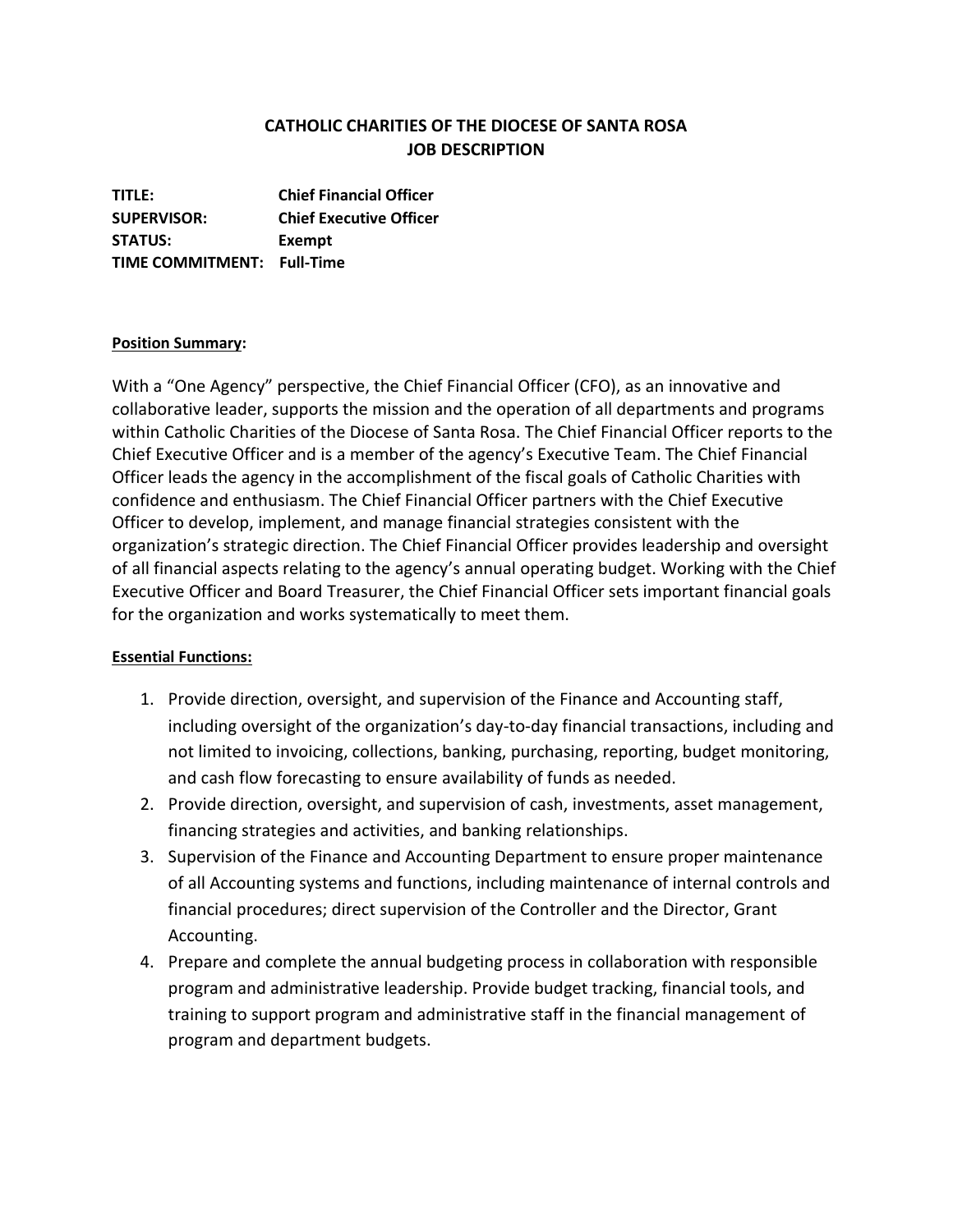- 5. Produce monthly year-to-date financial reports and analysis. Regularly meet and build relationships with key staff to review financial performance and assist with strategies to address the organization's financial goals.
- 6. Oversee preparation of budgets for grant proposals and financial reporting to private and government funding sources.
- 7. Manage the agency's annual audit and serve as the primary internal contact during the preparation, actual, and post-stages of the audit. Remain current on non-profit audit best practices and state and federal law regarding non-profit operations.
- 8. Manage agency's insurance needs and requirements. Coordinate with the Diocesan office regarding financial and insurance matters.
- 9. Establish and maintain positive and effective working relationship with the Treasurer/Chairperson of the Finance Committee of the Board of Directors. Participate in Finance Committee meetings of the Board of Directors and assist in the implementation of their directives. Prepare financial reports with analysis for Board meetings.
- 10. Participate in development and implementation of the agency's strategic plan.
- 11. Represent Catholic Charities and develop positive relationships with financial partners, including financial institutions, investors, foundation executives, auditors, public officials, and donors.
- 12. Oversee finances of capital development and projects.
- 13. Develop, facilitate, and track the budget and financial management of the Caritas Village project including funding sources, cash flow management, maintenance of new market tax credits, and financial reporting for the Caritas Center QALICB, LLC. Provide monthly financial reports.
- 14. Implement financial analysis systems to manage Caritas Village financing. Advise and support development strategies.
- 15. Provide financial oversight of Caritas Homes in coordination with our partner, Burbank Housing.
- 16. Assist in the development of financial resources including philanthropic fundraising and grant applications.
- 17. Support the Mission, Vision, and Values of Catholic Charities in the performance of all essential job functions and responsibilities.

## **Education, Experience, and Skills**

1. A bachelor's degree in Accounting, Economics, Business Administration, or related field required. CMA/CPA or master's degree preferred. An additional five years of financial management experience may substitute for master's degree or CMA/CPA certification.